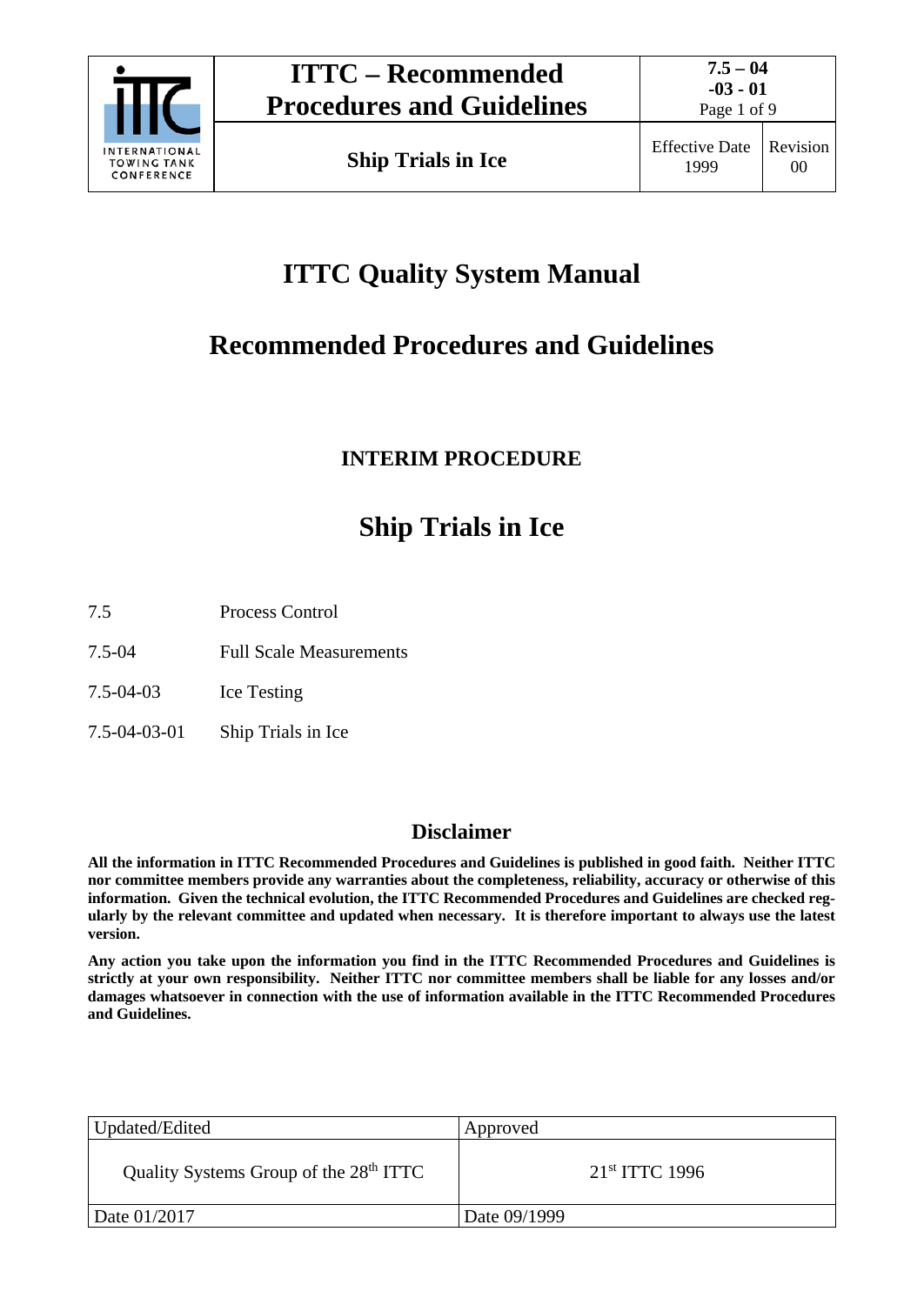

.

Page 2 of 9

# **Table of Contents**

| 1. | <b>PURPOSE OF PROCEDURE3</b>                                               |
|----|----------------------------------------------------------------------------|
| 2. | <b>RECOMMENDATIONS FOR SHIP</b>                                            |
|    | 2.1 Recommended Measurement                                                |
|    | 2.2 Recommended Procedures for a<br><b>Propulsion Test in Level Ice </b> 6 |
|    |                                                                            |
|    | 2.4 Procedures for a Test in Ship's                                        |

**3. PARAMETERS [.....................................8](#page-7-0)**

| 3.1 Parameters of the Level Ice to be  |
|----------------------------------------|
| 3.2 Additional Parameters For Tests In |
| 3.3 Additional Parameters for Tests in |
| 3.4 Recommendations of ITTC for        |
|                                        |
|                                        |
|                                        |

## **INTERIM PROCEDURE**

# **COMMENTS OF THE ICE COMMITTEE OF 22nd ITTC**

**The committee felt that this section was acceptable with minor editorial changes as suggested by S. Jones. Nonetheless, this section should be reviewed by the next committee**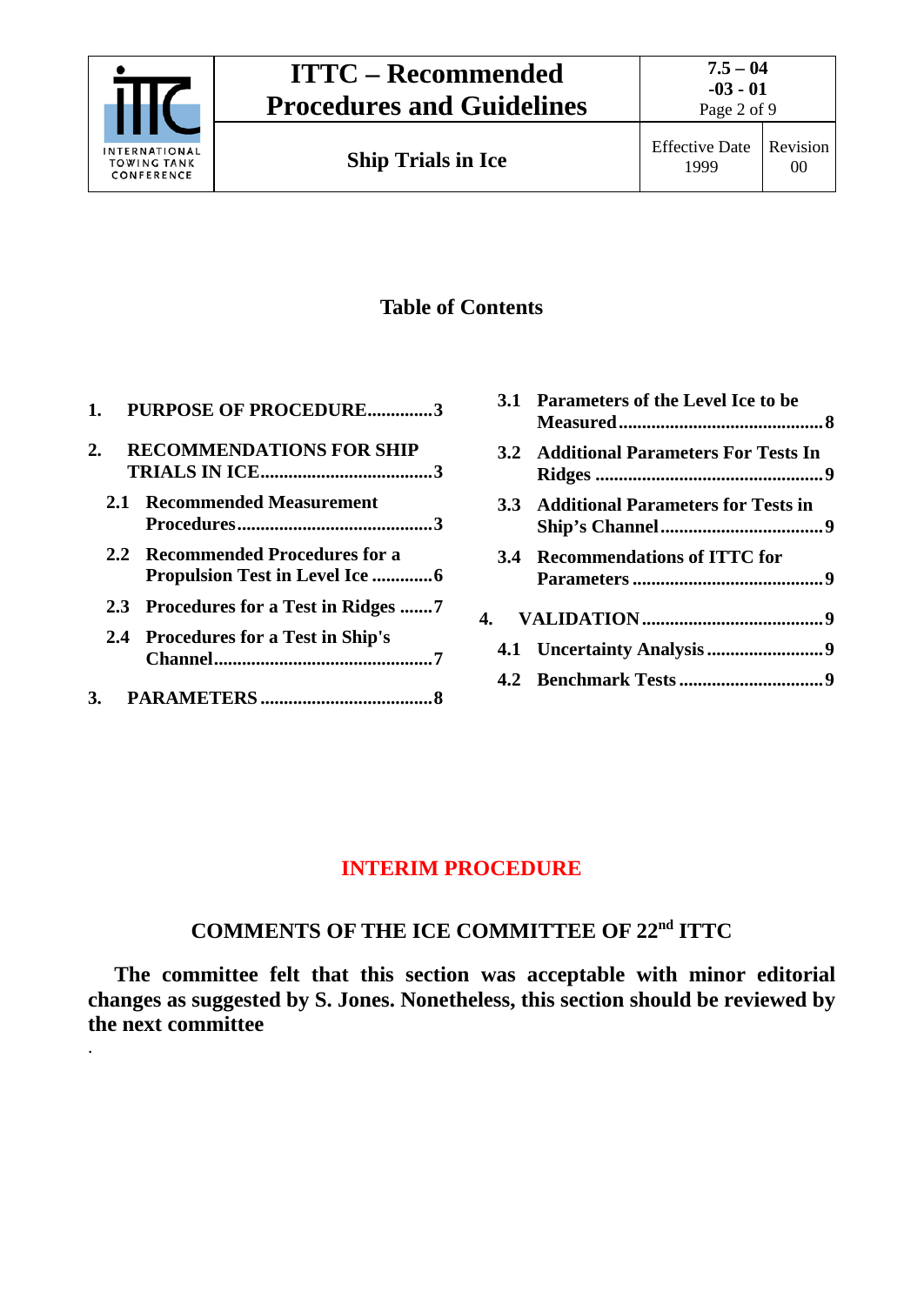

**Ship Trials in Ice** Effective Date

1999 Revision 00

# **Ship Trials in Ice**

#### <span id="page-2-0"></span>**1. PURPOSE OF PROCEDURE**

- Definition of standards for performing ship trials in ice
- Ensure that the recommended procedure follows a defined structure and format

#### <span id="page-2-1"></span>**2. RECOMMENDATIONS FOR SHIP TRIALS IN ICE**

#### <span id="page-2-2"></span>**2.1 Recommended Measurement Procedures**

#### Hull condition

The hull should be inspected visually (ideally both underwater and above water portions), particularly in the ice belt region. Type and condition of coating should be recorded, as well as length of time from coating application. Roughness measurements at several locations along the ice belt should be taken. As an option, a mould of the hull surface may be produced for later friction experiments in the laboratory.

#### Shaft thrust

Shaft thrust is normally measured using strain gauge technology. This may introduce large errors into the recorded data due to the inherent difficulty in measuring the axial strain of a large shaft. An alternative method is for measurements to be taken of the deformation of the thrust bearing, or by measuring the pressure in the Mitchell thrust meter, if the ship is so equipped.

#### Shaft torque

Shaft torque can be measured accurately from strain gauges attached to the propeller shaft. Calibrations and zero level checks are important to ensure reliability. It is also recommended to determine shaft friction levels by recording torque at very low shaft speeds.

#### Power

Power can be calculated from torque and shaft speed. For electric propulsion plants the motor input current and voltage can also be used to calculate power, provided the motor efficiency is known accurately.

#### Rudder angle

Rudder angle should be measured at the rudder stock with a potentiometer.

#### Propeller speed

Propeller speed should be measured by a pulse transducer installed on the propeller shaft.

#### Propeller pitch

Propeller pitch should be measured from a pressure sensor in hydraulic lines, or from potentiometers on mechanical arms.

#### Ship draft

Ship draft should be measured by visual observation of the draft marks at the beginning, during, and at the end of the tests.

#### Ship speed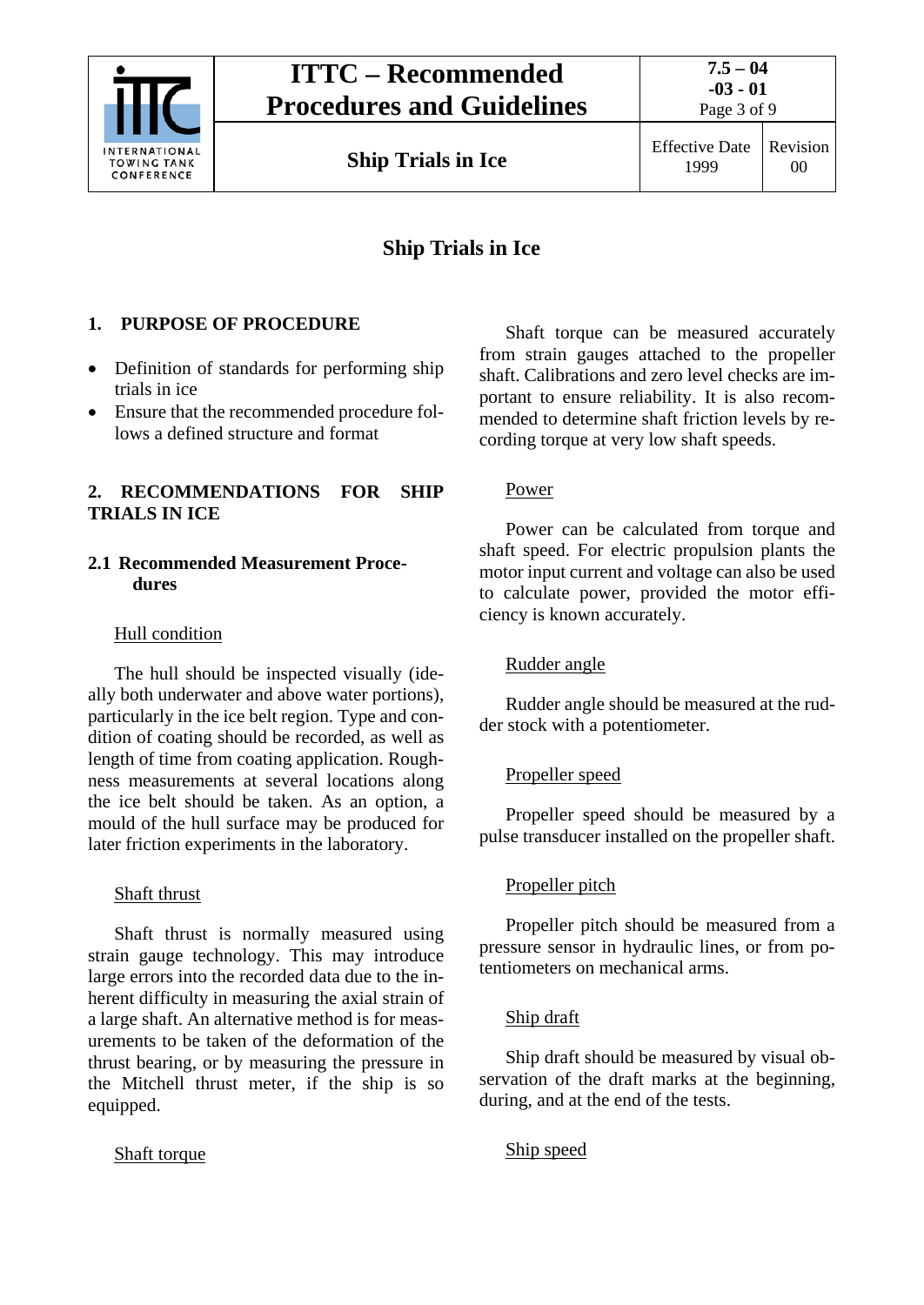

**Ship Trials in Ice** Effective Date

Ship speed should be measured with Differential GPS. A backup system should also be used, such as calibrated over-the-side video, markers on the ice, or micro-wave position fix.

## Ship Motions

Ship motions may be measured by use of a gyro-stabilized platform with fixed accelerometers and yaw rate gyro.

## Propeller and Ice Interaction

Occurrences of propeller and ice interaction should be determined from the records of torque and thrust.

### Propeller Blade Loads

Propeller blade moments, forces, and torque are usually measured for special trials only. These measurements can be performed by strain gauging one of the blades and then calibrating that blade.

### Ice Thickness

Ice thickness should be measured along the ship's track, by either measuring the thickness at the channel edge or by drilling holes through the ice. Measurement frequency should be one to two per ship length. Measurements may also be taken from calibrated recordings of an over-theside video which records upturned ice pieces (if this method is used then these measurements should be ground proved with direct measurements).

### Ice Flexural Strength

Ice flexural strength should be measured by the failure of a standard ice beam (Williams & Parsons 1994) in three-point bending. Other methods include in-situ flexural tests, which can be difficult to perform if the ice is very thick. Ice flexural strength is sometimes determined from a formula developed by Vaudrey which relates brine volume estimates to strength. Research (William & Parsons 1994) has since shown that other factors may influence results obtained from this formula.

## Ice Compressive Strength

IAHR recommendations should be followed (Schwarz & al.1981).

### Ice State

The type of ice and other parameters describing the ice conditions should be recorded. The ice type description includes temperature and salinity profiles, ice density and crystallography. Ice conditions should be described by stating the morphology of ice and noting the possible presence of ice pressure.

### Broken Ice Cusp Dimensions

Cusp dimensions may be obtained from calibrated photography.

## Water Depth

Water depth should be determined from charts or ship instrumentation, or manually if the water is very shallow.

### Snow Density

The density of full thickness snow samples should be measured. A snow sample may be collected with a cylinder of known diameter to determine sample volume. Snow thickness should be measured directly before or after taking the sample. The snow or the snow melt water is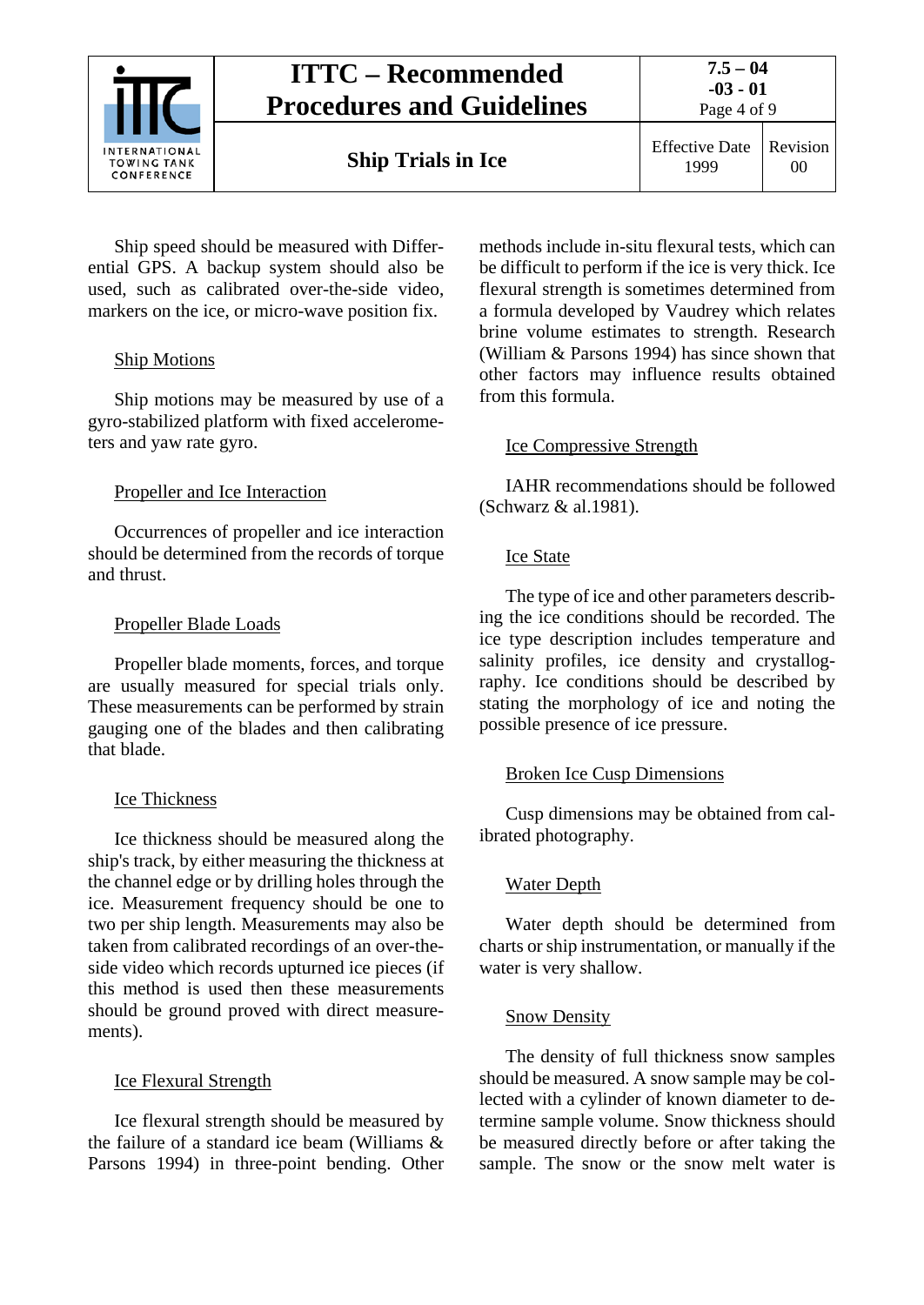

# **ITTC – Recommended Procedures and Guidelines**

placed on a balance to determine the weight of the sample.

#### Snow Cover

Snow thickness should be measured along with ice thickness. Snow type should be classified according to the frictional properties of the snow (Williams 1995).

### Ice/Hull Friction

There are several methods for the measurement of ice/hull friction. These include moving an ice block along the side of the ship under specified conditions, and installation of a friction panel in the ship's hull

### Wind Speed and Direction

Wind speed and direction should be recorded from the ship's instruments.

### Seawater Temperature and Salinity

Seawater samples may be collected and then tested with the ice measuring instrumentation.

## Water Current

Water current should be determined (or its effect eliminated) for any accompanying open water tests.

### Air Temperature

Air temperature should be monitored with the ship's equipment, and on-ice measurements should be recorded if possible.

Location of Test

Test location should be determined from charts and GPS.

### Ridge profile

Ridge profile should be measured both above water and underwater. The above water portion may be profiled by survey equipment or by stereo photography. The underwater profile may be measured with sonar or by drilling holes through the ridge. Measuring frequency should be sufficient to accurately describe the ridge profiles (if the, underwater profile is measured by drilling then more than one profile should be completed).

### Ridge Structure and Consolidation

Full thickness cores of the ridge should be removed to investigate ridge consolidation and structure. Temperature and salinity profiles of the cores should be performed and plotted as a function of depth. Compressive strength tests of the ice cores removed from the ridge may be performed. The use of cores to determine the porosity and thickness of the consolidated layer of the ridge is, albeit accurate, very tedious. These quantities may be estimated by drilling.

## Ice piece Size and Channel Coverage

Ice piece size and channel coverage may be recorded by use of calibrated video or photography.

## Channel Profile

The profile of the cross section of the channel can be measured through holes drilled through the channel edges.

## Channel Width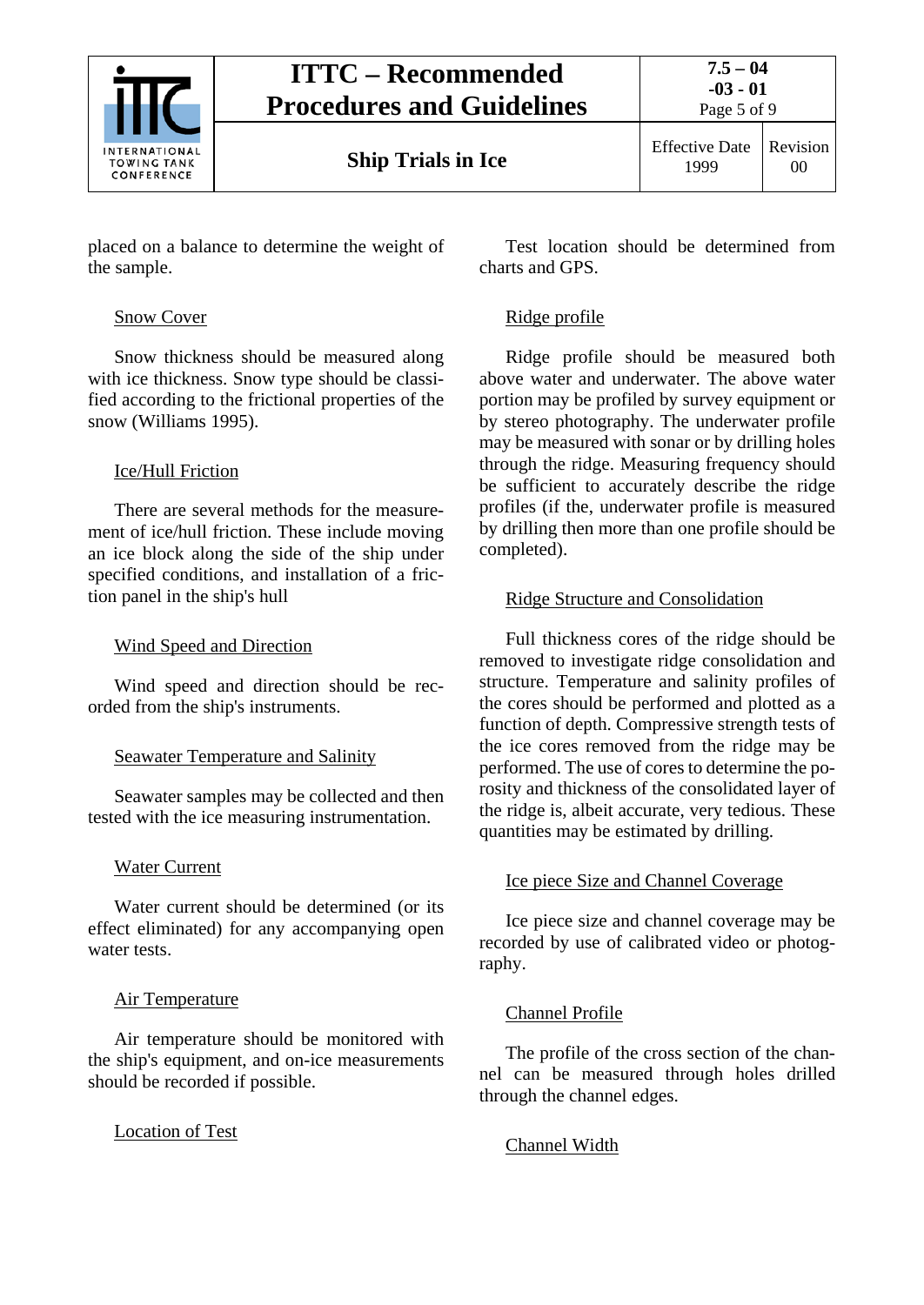

Channel width can be measured directly or by calibrated video or photography approximately twice per ship length

#### <span id="page-5-0"></span>**2.2 Recommended Procedures for a Propulsion Test in Level Ice**

The standard propulsion test in level ice is a constant speed / constant power test. The objective of this test is to determine the continuous icebreaking capability of the ship in unbroken level ice. The collected data is to provide information so that the speed / power relationship for the ship in specific environmental conditions can be determined.

The propulsion test in level ice may also be used to evaluate the resistance of the ship's hull. This may be achieved by eliminating the influence of the propulsion system. This analysis is most effective if there is very little, or no, ice interaction with the propeller(s). The thrust deduction factor for the vessel's propulsion system must be determined to carry out this analysis. This is typically estimated from model tests or, if model test data is not available, from the manufacturer's propeller curves. Thrust deduction is a very difficult number to know accurately, because it is usually determined by subtracting two large numbers, each with some error, to give a small number with consequently a very large relative error.

The recommended procedures for the propulsion test begin with the selection of an area of unbroken level ice. For each test the ship is to proceed at constant speed and constant power for two to five ship lengths. The test should be repeated for a number of different speeds (power levels) in order to determine the speed / power relationship for the ship. These tests may be carried out continuously, without stopping the vessel. During each test all ship parameters are to be held constant, with rudder at amidships. If an evaluation of the ship in various level ice conditions is desired, then the tests should be repeated in several other conditions of different ice thickness and strength. The amount and type of snow cover also influences the ship's performance, and therefore the effect of the snow must be included in the performance evaluation. It is recommended that these tests be recorded on video tape.

The data acquisition system used by the vast majority of organizations conducting full scale trials in ice is digital, although some magnetic tape recorders are still in use. It is recommended that a digital data acquisition system be used. This system should be installed and checked by a qualified engineer or technician. In-situ calibrations should be performed, if possible, to ensure the reliability of the data. Frequent zero checks should also be made. Collected data should be backed up regularly to ensure security of the data.

The analysis of the ship trials data should include open water test results. Bollard pull or push tests and open water power/speed tests can provide information on propeller characteristics and open water performance as well as providing a check of the ship trials instrumentation. If model test results for the vessel are available then the thrust deduction factor from these results may be used to determine the average resistance from average measured thrust. Propeller curves may also be used to estimate a thrust deduction. Dynamics of the propulsion system should be taken into account in the analysis as this may influence the measurements recorded, particularly in situations of propeller and ice interaction.

Standard statistical processing of the measured data to determine steady state thrust, torque, and ship speed should be performed. Thrust torque, and power can be plotted as functions of ship and ship speed for the different ice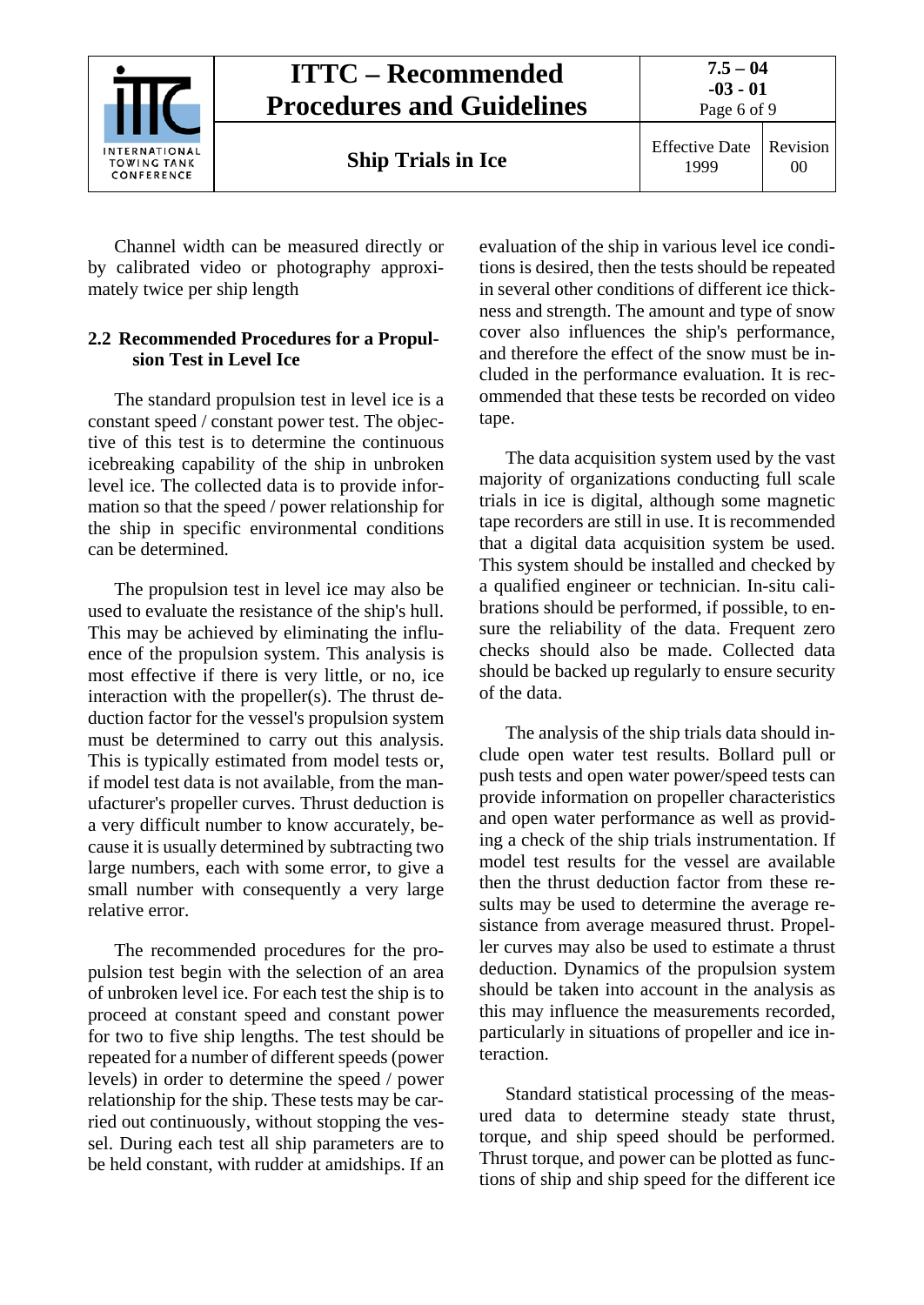

and snow conditions. and ship speed can be plotted as a function of ice thickness. The analysed data may be compared to data from similar ships and to model test data, if available.

#### <span id="page-6-0"></span>**2.3 Procedures for a Test in Ridges**

The standard full scale ship test in a ridge is ridge penetration by ramming. The objective is to determine the ramming capability of the ship in ridges in terms of penetration distance as a function of impact speed, ridge characteristics and penetration force (propeller thrust plus inertial force). Correlation of' ridge profile and ship penetration is important for the subsequent analysis.

The test ridge is selected and the intended line for the ship's progress is marked. The surrounding ice thickness and strength, and the above water and underwater ridge profiles must then be measured. Ridge consolidation and structure are also important factors, and should be determined through the analysis of cores taken from the ridge. The water depth is to be noted to make sure that the ridge is not grounded or likely to be grounded.

The ship is accelerated to full (or other) speed toward the ridge. The time of impact with the ridge should be noted on the recording instrumentation. If the ship proceeds through the ridge then the power level is maintained for about two ship lengths. If the ship is stopped by the ridge then the penetration distance is measured and astern power is applied in steps so as to determine the extraction power level. The ship is then backed out of the ridge to a distance of three ship lengths. The second ram is then begun as the power is increased to full (or other) power, and the ship accelerates. The second ram time of impact and penetration distance are also measured. This cycle is continued until the ship penetrates the entire ridge.

The recorded data include impact time and speed, ridge penetration distance, level ice properties, ridge profile and properties, ship acceleration distance, as well as ship propulsion parameters and other ship parameters as for level ice tests. It is also highly recommended that these tests be recorded on video tape.

The recommended data acquisition system is the same as that for propulsion tests in level ice. In-situ calibrations and pre-trial system checks should also be carried out.

The analysis to be performed for the ridge ramming tests includes the calculation of ridge penetration force, or ridge resistance. This is the sum of the propeller thrust and the ship inertial force (which includes the added mass of the water). The ramming cycle can be presented schematically by plotting the speed of the ship as a function of advance, with the profile of the ridge on the same graph. The ramming cycle may be broken down into several different phases, such as time to back down the channel acceleration time in channel, time from instant of impact to complete stop, and time to free the ship from the ridge.

#### <span id="page-6-1"></span>**2.4 Procedures for a Test in Ship's Channel**

The standard test for a test in a channel is a constant power, constant speed propulsion test in the ship's own channel. Tests are to be performed both ahead and astern. The objective of this test is to determine the resistance of the ship in a broken channel.

This test is usually performed immediately after the propulsion test in level ice so that minimal additional preparation and effort are required. Additional measurements required for these tests are the recording of the ice block dimensions and channel coverage, ice piece consolidation, and channel width. Length of time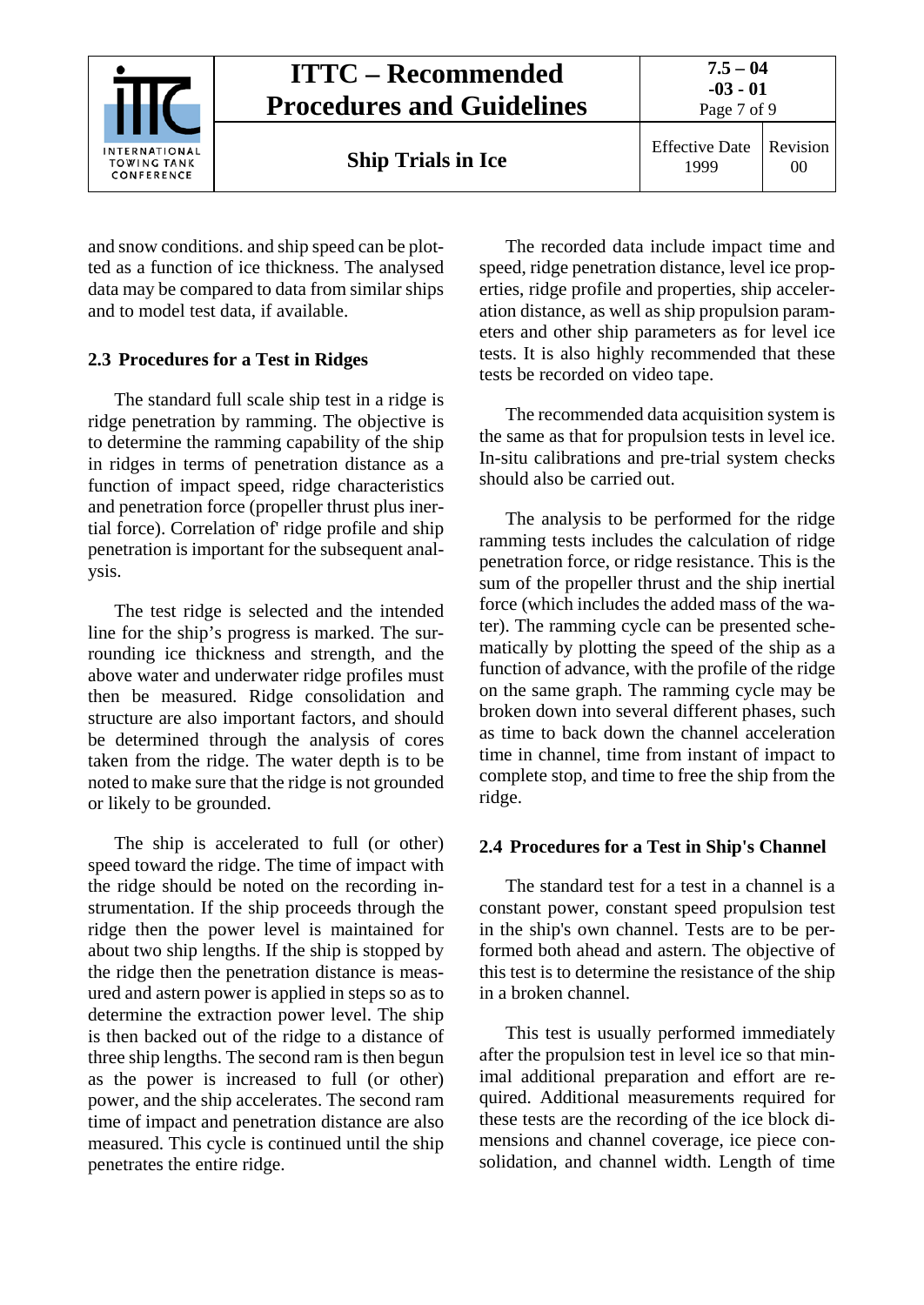

# **ITTC – Recommended Procedures and Guidelines**

Page 8 of 9

**Ship Trials in Ice** Effective Date

1999 Revision 00

since first breaking of the channel should also be recorded.

An ice feature of similar composition to a pressure ridge is an old navigation channel. While ridge profiles are triangular shaped in cross section, these old channels may be almost uniform in thickness. They are also composed of ice pieces that are typically smaller than those in ridges. The tests described in this section may be performed in these old navigation channels by following the same procedures as in newly broken channels.

The measurements should include a thorough description of the channel profile. If the channel is relatively new then an estimate of the number of ship runs should be made since additional ship runs may produce features similar to the underwater portion of a ridge at the channel edges. The degree and thickness of consolidation of ice pieces should be measured.

The test procedures are very similar to those for the propulsion test in level ice. For each test the ship is to proceed at constant speed and constant power for about three ship lengths. The test is to be repeated for a number of different speeds (power levels) in order to determine the speed / power relationship for the ship in the channel These tests may be carried out continuously, without stopping the vessel During each test all ship parameters are to be held constant, with rudder at amidships.

The recommended data acquisition system is the same as that for propulsion tests in level ice and the ridge ramming tests. In-situ calibrations and pre-trial system checks should also be carried out.

The analysis of the channel tests will usually be performed in conjunction with analysis of propulsion tests in level ice and open water test results. Bollard pull or push tests and open water power/speed tests can provide information on propeller characteristics and open water performance as well as providing a check of the ship trials instrumentation. If model test results for the vessel are available then the thrust deduction factor from these results may be used to determine the average resistance from average measured thrust. Propeller curves may also be used to estimate a thrust deduction. Dynamics of the propulsion system may need to be taken into account in the analysis if situations of propeller and ice interaction occur.

Standard statistical processing of the measured data to determine steady state thrust, torque, and ship speed should be performed. Thrust, torque, and power can then be plotted as functions of ship speed for the different channel conditions.

## <span id="page-7-1"></span><span id="page-7-0"></span>**3. PARAMETERS**

### **3.1 Parameters of the Level Ice to be Measured**

Parameter Priority

| Hull condition                  |   |
|---------------------------------|---|
| Shaft thrust                    |   |
| Shaft torque                    |   |
| Power                           |   |
| Rudder angle                    |   |
| Propeller speed                 |   |
| Propeller pitch                 |   |
| Ship draft                      |   |
| Ship speed                      |   |
| <b>Ship Motions</b>             | 3 |
| Propeller/Ice interaction       |   |
| <b>Ice Thickness</b>            | 1 |
| Ice Flexural strength           | 1 |
| <b>Ice Compressive Strength</b> |   |
| Ice Type                        | 1 |
| Ice Temperature                 |   |
| <b>Ice Salinity</b>             |   |
|                                 |   |